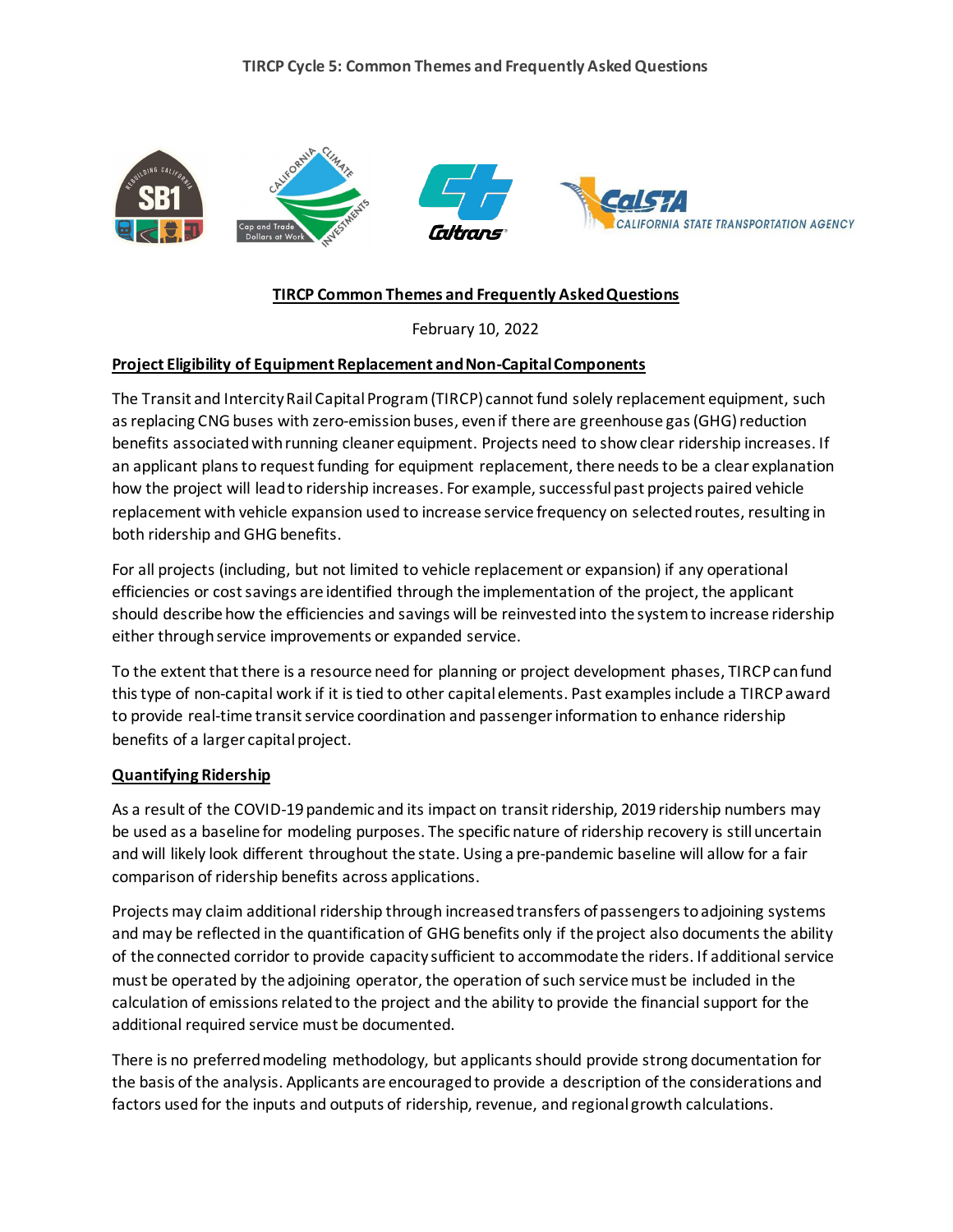Applicants can provide this as a narrative summary, analytical data, or a combination of both. If an applicant has previously modeled ridership for other programs, such as for the Federal Transit Administration's (FTA) Capital Improvement Grant Program (CIG), those models, with all documented assumptions used as the basis of the analysis, may be used. Rather than generating an entirely new model, additional incremental analysis may be conducted on such models, if needed to support a TIRCP application.

If a project could incentivize future potential but uncommitted transit connections, please provide letters of support, memorandums of understanding, or other documentation from the relevant service providers to support these assumptions. While uncommitted transit connections cannot be counted in the California Air Resources Board (CARB) GHG calculator, letters of support or other documentation can provide evidence of coordination between services and point to potential future connectivity as well as potential network integration planning.

If an agency is requesting funding for a project in this cycle that builds upon a previous award, it is important for applicants to show what additional benefits are unlocked between what was funded in the last round and the new project proposal. TIRCP cannot provide additional funding to the same project without added scope or benefits.

Agencies can claim increased ridership benefits by including contactless payment technology as a project component. A case study of the London Underground suggested that a 4-5% growth in ridership was attributable to the implementation of contactless payments  $1$ . TIRCP applicants may use similar ridership growth assumptions for project components involving contactless payment implementation. Real-time traveler information using GTFS-Real Time has also been shown to increase transitridership, with a 2% ridership increase directly attributable to the implementation of real-time traveler information in New York City and Chicago<sup>2</sup>. TIRCP applicants may use similar ridership growth assumption for projects that include implementing GTFS-Real Time on an operator's service network. To learn more about the state's efforts involving transit payments and technology, please contact the California Integrated Travel Project (Cal-ITP) at hello@calitp.org.

# **Freight Benefits**

Freight GHG benefits can be counted in addition to passengerrelated GHG reduction benefits. For example, passenger rail projects which also create additional freight capacity deliver both passenger and freight GHG reduction benefits. If these freight benefits can be quantified, they can be counted in the application. Freight benefits, as well as other benefits, can and should also be discussed qualitatively in the application.

# **Funding**

The TIRCP fund estimate, award amount and the adopted program for TIRCP will be based on anticipated revenue through 2026-27 (as specified in the call for projects and subject to update prior to program adoption). Section 75224(d) of the PRC authorizes the California State Transportation Agency (CalSTA) to enter into a multiyear funding agreement with eligible applicants for any duration. CalSTA may use this authority to program funds for a project that would depend on funds received subsequent

<sup>1</sup> https://content.tfl.gov.uk/board-160203-item05-commissioners-report-v2.pdf 2 https://rmi.org/insight/consortium-approach-transit-data-interoperability/